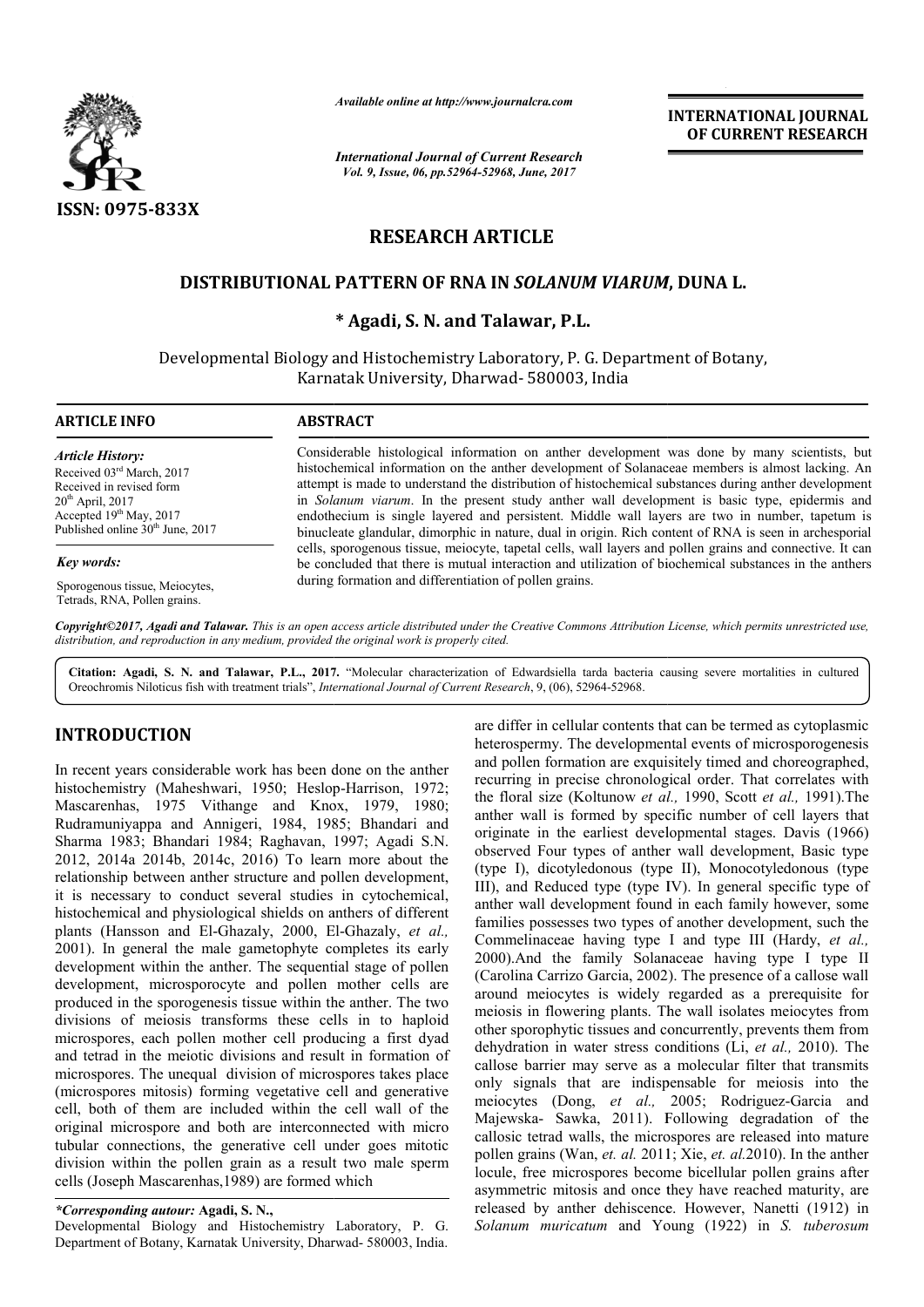invoked the Lilium type, and this was criticized later by Bhaduri (1932), who reported Polygonum-type development in *S.melongena*. Cooper (1931), Bhaduri (1932, 1935), Satina (1945), Goodspeed (1947), Parashar and Singh (1986), Villari and Messina (1996), Karihaloo and Malik (1996), Carrizo Garcia (2002) and others made significant contributions to the embryology of a variety of Solanaceae species. To understand the biochemical language which acts as a stimulus for establishment of organogenesis from simple to complex, histochemistry can be used as a tool. Application of histochemical method has enabled the localization of some chemical substance which have contributory role in growth and development of *solanum viarum* characters. Although there are some excellent papers on the ontogeny of solanaceae members, which contain a great deal of information on structural changes but no one has attempted to analyze the histochemical and embryological basis on another development in *solanum viarum* so present work has been taken.

## **Aims and objectives**

The present histochemical study on development of microsporangium and male gametophyte of *Solanum viarum.*  is taken with following objectives.

- To characterize the peculiarities of the reproductive structure.
- To know the histochemical localization of RNA at different development stages of anther.

# **MATERIALS AND METHODS**

The flower buds of different development stages of *Solanum viarum* were collected from Botanical garden, Karnatak University, Dharwad and fixed in the (FAA). Employing standard histochemical procedure, the fixed floral buds were dehydrated and infiltrated in ethanol-butanol series, embedded in paraffin wax. 6μm thick transverse sections of flower buds were taken with the help of microtome. In the present investigation following method is employed to localize metabolite.

### **Localization of RNA with Toludine blue method (Chayen** *et al.,* **1973)**

Total insoluble RNA is localized by employing Toludine blue method. In this method, phosphoric acid is responsible for staining RNA with toludine blue. This technique is based on phenomenon of metachromasia in which certain cell constituents stain differently from the original colour of dye. The purple colour of the dye is termed as orthochromatic shade and blue is called as metachromatic shade. Although toludine blue stains nucleic acid, only the localization of RNA is taken into account in the present investigation.

## **Staining procedure**

- Sections were deparaffinised in xylene and hydrated sections were incubated in 0.05%
- Toludine blue for 5 minutes at room temperature.
- Rinse the slides in distilled water for 5 minutes.
- Air dry the slides, cleared in xylene.
- Mount in DPX and observe the slides under Microscope for localization.

**Colour indication:** RNA stains purple in colour.

# **PLATE**



Abbreviations: EP=Epidermis; EN=Endothecium; ML=Middle Layers; T=Tapetum; SP=Sporogenous; M=Meiocyte; TD=Tetrad; MSP=Microspores; PG=Pollen grains; ST=Stomium; C=Connective.

#### **Plate. Transverse section of** *Solanum viarum,* **Dunal. another tested for RNA.**

- Four lobed anthers with archesporial cells rich in RNA.
- Tetrasporangiate anther showing rich content of RNA in the sporogenous tissue and connective. Whereas wall layers show less amount of RNA.
- Sporangium showing rich amount of RNA in meiocytes and tapetum.
- Tetrahedral tetrads, tapetum and connective showing rich content of RNA.
- The tetrasporangiate anther with degenerating tapetum and microspores possess rich content of RNA.
- Matured pollen grains are rich in RNA. It's also showing stomium.

#### **Observations**

## **Distributional Pattren of Total RNA (Fig 1-6).**

The four lobed structures show uniform distribution of RNA in hypodermal archesporial cells. The connective cells are rich in RNA than the surrounding cells (Fig. 1). The sporogenous tissue which is derived from the archesporium also retains high concentration of RNA. The sporogenous cells and middle wall layers and connective show more RNA than the epidermis, endothecium middle wall layers and tapetum (Fig. 2). The fully differentiated meiocytes and tapetum show high amount of RNA. However, at the time of meiosis the concentration of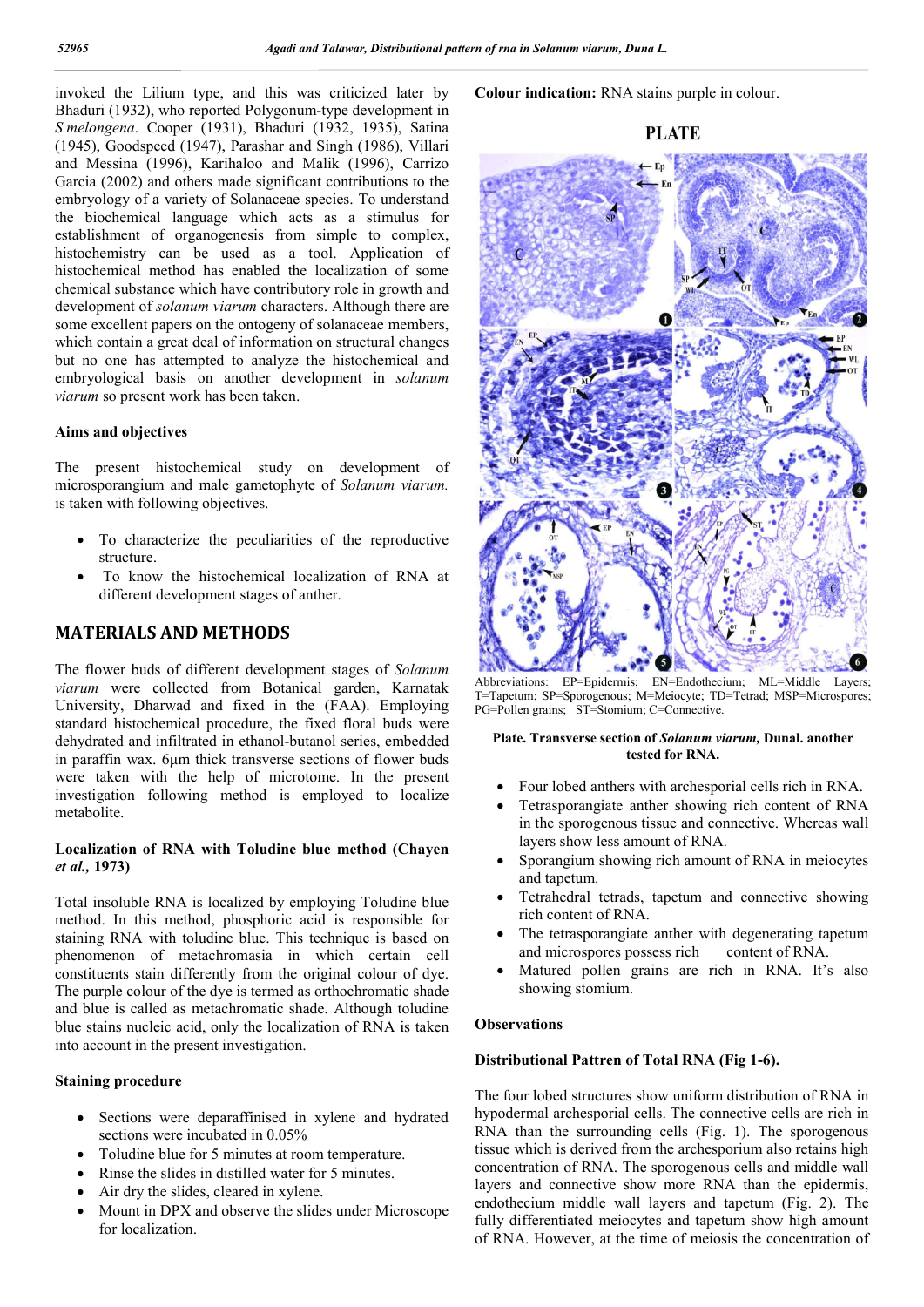cytoplasmic RNA slightly decreases in the meiocytes, and not in the tapetum (Fig. 3). At the completion of meiosis, the RNA content increases in the tetrahedral tetrads. At this stage tapetum and connective also shows rich cytoplasmic RNA (Fig. 4). The vacuolated microspores shows moderate amount of RNA (Fig. 5). At this stage less amount of RNA is found in middle layer, epidermis and endothecium and degenerating tapetum. At maturity, pollen grains are rich in RNA and connective also shows a rich deposition of RNA (Fig. 6).

# **DISCUSSION**

RNA and protein biosynthesis is activated by Ascorbic acid, which in turn accelerate the cell division and differentiation (Chinoy *et al.,* 1971). The anther is a morphologically simple organ of the flower concerned with microsporogenesis and production of pollen grains, which undergoes a series of morphological and physiological changes until reaches maturity. During the growth of the anther, peaks of activity of respiration, macro-molecules (RNA, Proteins and Starch), soluble metabolites and wide range of enzymes occur at predictable and different growth phases. By adopting histochemical technique it is possible to acquire body information on both structural and chemical composition of cells and tissues. Scientists have given considerable histochemical information on various aspects of anther development (Heslop-Harrison, 1972; Mascarenhas, 1975; Bhandari and Sharma, 1983; Blackman and Yeung, 1983; Panchaksharappa, *et al.,* 1985; Shivanna and Johri, 1985; Hegde, *et al.,* 1993). Katti, *et.al,* 1994; Hegde and Isaacs, 1992; Agadi, 1996, 2012, 2014a, 2014b, 2014c, 2016; Jayaraj, M. 2003). Majority of solanaceae members shows, anther is tetrasporangiate. In this wall layers development is basic type (Davis, 1966). *Datura* is exceptional only one species was included in basic type, *Datura ceratocaula*, (Carrizo Garcia, 1998). In contrast to Davis' suggestion (1966), the dicotyledonous type is less frequent than the basic type anther wall formation indicating that, the majority of the species with basic type of wall formation characterized the family. The tapetum undergoes nuclear division as the nutritional requirements are increased usually during the meiosis. Meiosis in microspore mother cells accompanied by simultaneous cytokinesis and resulting microspore tetrads are predominantly tetrahedral. In the present study one middle wall layer degenerates and one remains as it is. Wall formation usually receives little attention in the study of anther ontogeny, with regard to *Solanum*, wall formation has been studied in few genera. The basic type of anther wall development has been observed *Atropa belladonna*, (Prakash, 1987; Sharma *et,al.,*  1987) W*ithania somnifera* (Davis, 1966) *Solanum glaucophyllum* (Carolina Carrizo Garcia, 2002).

The present anther developmental study compared with those of other solanaceae plants, both the dicotyledonous type and basic type of anther wall formation were observed in the members of solanaceae i.e. *Datura stramonium* and *Datura metal* (Carrizo Garcia, 1998 and Thiagarajan, 1986), respectively. But the basic type of anther wall formation is considered as an exception among the solanaceae members like *Withania somnifera* (Davis, 1966). The basic type of wall development in the present study comprises of persistent single layered epidermis, an endothecium, two middle layers and bilayered glandular tapetum. In the present study single layered endothecium is found without fibrous band of thickenings and the same has been recorded in *Withinia* 

*somnifera* (Balakrishna, G. and Kweon, H. 2012). But in *Solanum nigrum* a fibrous thickening of endothecium was found only at the anther tips (Saxena and Singh, 1969). In the present study the fibrous bands of thickenings in the endothecium is not observed but the stomium starts exerting the pressure inside due to loss of water by the cells of endothecium, with the results, the stomium rupture and the anther dehisces. In the present study tapetal cells are glandular. The tapetal cells become dimorphic, binucleate and dual in origin and the same has been recorded in *Mimulus ringens*  (Arekal, 1965) and *Mimulus guttatus* (Urs and Jayaraj, 1997) and *Alectra thomsoni* (Vijayaraghavan and Ratnaparkhi, 1973) of the different family. Both amoeboid and glandular types of tapetal cells have been observed in *Datura stramonium* (O' Neal, 1920) the former being common. The number of middle layers varies, in most of the members of solanaceae, and during the anther dehiscence the middle layers helps in the anther dehiscence. In the present investigation the one middle layer is persistent until maturation of pollen grains. They undergo considerable stretching to keep pace with the developing sporangium and finally becomes crushed and obliterated, soon after the formation of microspores. As the cells of middle layers lack the ability to divide anticlinally, the tissue cannot adjust itself to the pressure exerted by the multiplying and expanding sporogenous cells within each sporangium.

The cells of the middle layer ultimately become flattened and crushed at the time of meiotic division in the pollen mother cells; the same has been recorded in *Penstemon nitidus* (Jayaraj, 2003). In many species, the cells of middle layers of starch and other reserves which get mobilized during later development of pollen. The tapetum undergoes nuclear division as the nutritional requirements are increased usually during the meiosis. The tapetal cells are binucleate in the present study and *Withania* has 2, *Capsicum* has 3, and *Atropa*  has 4 nuclei (Olmstead *et. al.,* 2008) in tapetal cells and this is the most inconsistent feature of the anther and male gametophyte in the number of nuclei in tapetal cells (Tobe, 1989). In the present study meiosis in microspore mother cells is simultaneous cytokinesis and resulting tetrahedral tetrads are formed. In the present study the primary sporogenous layer undergoes mitotic division and form a mass of sporogenous tissue and further differentiates into pollen mother cells, which further starts separating and forms into an meiocyte with conspicuous nuclei and thick wall around which callose is surrounded and this covering of callose (Heslop-Harrison,1964) around the microspore/pollen mother cells is considered to isolate the meiocyte from the surrounding diploid tissue to achieve nuclear independence. These pollen mother cells undergoes meiosis and forms dyad and tetrahedral tetrads. The uninucleate microspores are released from the tetrad, the exine and intine formation takes place. At maturity pollen grains are two celled in the present study being common in Solanaceae members (Davis, 1966). In the present study the uniform distribution of RNA in the cells of anther primodium, only the hypodermal cells at four corners of primodium enlarge and differentiate into archesporial cells. This specific positional establishment of archesporial cells is presumed to be due to differential distribution of auxin (Scott *et al.,* 2004). The sporogenous tissues are thin walled and show moderate amount of insoluble RNA distribution, the same has been recorded in *Euphorbia* (Rudramuniyappa and Annigreri, 1985). In the present study the sporogenous tissue shows nutritional correlation between the sporogenous tissue and the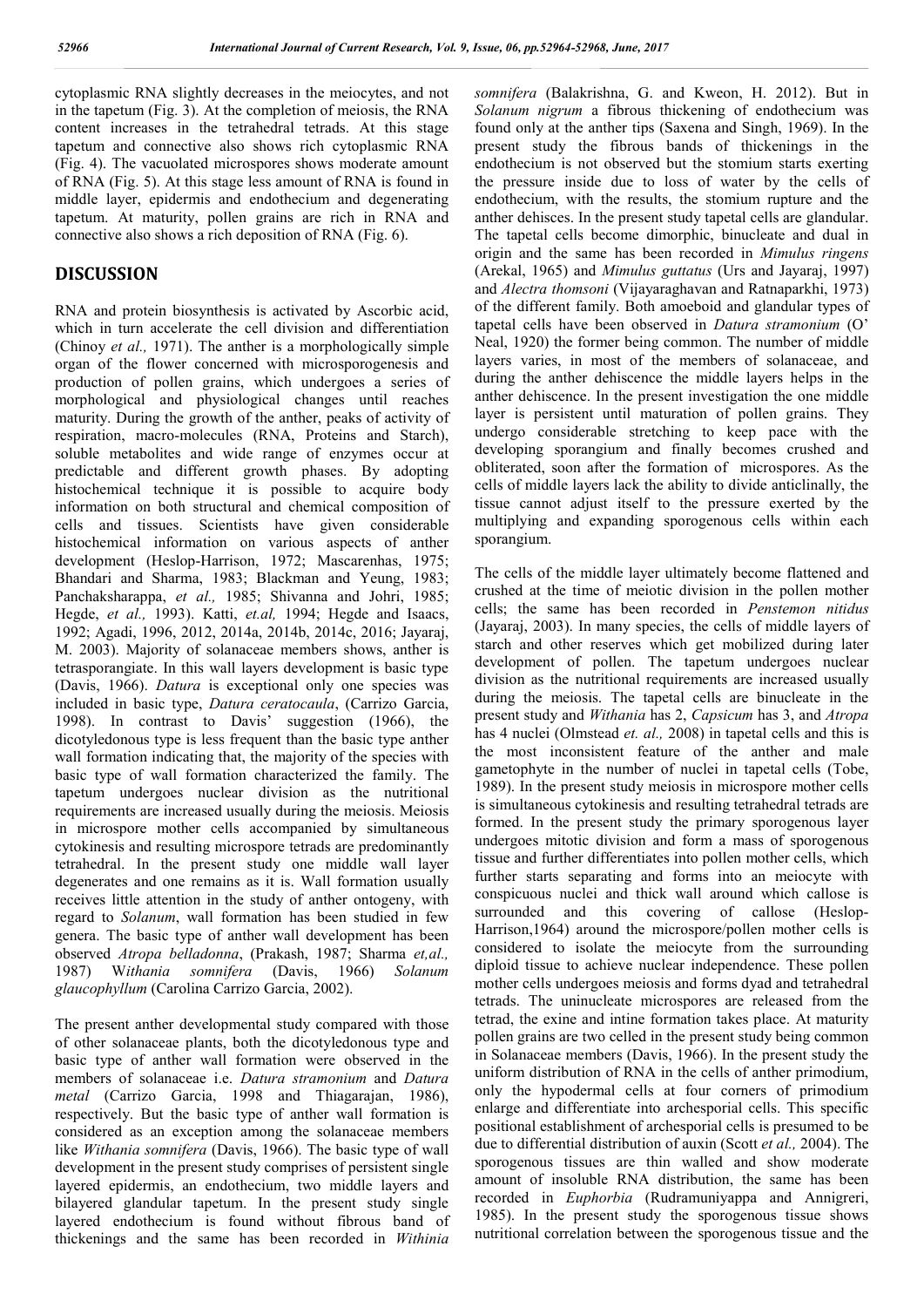surrounding anther tissues, and it said that the cellular interaction between the surrounding sporophytic tissue and reproductive cells is a key requirement for the normal development of anther. In the present study, at the completion of meiosis, the RNA content increases in microspore tetrads and the microspores are set free by the dissolution of callose wall around the tetrad and shows rich content of RNA, the same has been reported in *Kalanche,* (Rudramuniyappa *et al.,*  1984). After formation of dyad and tetrads the concentration of starch is restricted to wall layers. At this stage there is no decrease in RNA (Present study). It is also same in the case of *Calanthe masuca* (Hegde and Rudramuniyappa, 1986), *Lilium* (Wilson and Dickinson, 1983). Newly released microspores are rich in RNA. In the present study the presence of rich content of macromolecules indicates that the increase in volume of microspores is accompanied by increase in cytoplasmic content. The uninucleate microspores released from the tetrad synthesize exine and intine. At the maturity the pollen grains are two celled in the present study being common in solanaceae (Davis 1966). In the present study the pollen grains shows degenerating tapetum rich in the amount of RNA and same has been recorded in *Calanthe masuca* ( Hegde and Rudramuniyappa, 1986). Pollen grains are richly stained with RNA. At the dehiscence stage except connective and pollen grains RNA content is decreases.

#### **Conclusion**

The present ontological and histochemical study on the developing anthers of *Solanum viarum* is an attempt to identify any peculiar feature(s) associated with microsporogenesis and histochemistry reveals the following features. Another is tetrasporangiate, wall development follows basic type. Epidermis and endothecium is single layered and persistent. Middle layers are two in number. Tapetum is binucliate glandular, dimorphic in nature, dual in origin (i.e., p-type & ctype). Maturity of the microspore leads to degeneration of tapetal cells. A correlation can be observed between degeneration of tapetum with microspore development indicates it is a nutritive in function. Microspore tetrads are tetrahedral, pollen is two-celled and triaperturate with exine and intine. Rich content of RNA is present in archesporial, connective, sporogenous, meiocytes and tapetal cells, wall layers and pollen grains. In sporogenous stage rich content of Starch granules in the wall layers, partition wall and connective is observed. Sporogenous cells acquire rich histochemical contents because of nutritional correlation between them and surrounding anther tissues. It is well established that the cellular interaction between surrounding sporophytic tissue and reproductive cells is a key requirement of the normal development of anther. In *solanum viarum*, glandular, binucleated, dimorphic tapetum show rich content of RNA. By the completion of meiosis the tetrads shows increase in RNA content. This indicates that tapetum constitutes a tissue specialised for storing and supplying basic nutritive substances for developing pollen grains. The microspores are released from tetrads by the dissolution of callose and shows rich content of RNA. Further these microspores undergo gametogenesis and show rich accumulation of RNA deposition, synthesis and degradation of RNA is observed at specific stages of anther development. So it can be concluded that there is mutual interaction and utilisation of biochemical substances in the anthers during formation and differentiation of pollen grains.

# **REFERENCES**

- Agadi, S. N. 1996. A Comparative cyto- histochemical observations of microsporogenesis in male sterile and male fertile rice. Ph.D. Thesis Karnatak University, Dharwad.
- Andrade, L. and Hegde, R. R. 1983. Distributional pattern of general polysaccharides, starch and some respiratory enzymes in developing *Datura* anther. J. Kar. Univ. (Sci) 28: 33-39.
- Arekal, G.D. 1965. Embryology of *Mulus ringens*. Bot. Gaz. 123:144-150.
- Balkrishna, G. and Kweon, H. 2012. Embryology of *Withania somnifera* (solanaceae). Botanica 54/2: 69-78.
- Bhaduri, P.N. 1932. The development of ovule and embryosac in *Solanum melongena,* L*.* Jor. Ind. Bot. Soc. 11: 202-224
- Bhaduri, P.N. 1935. Studied on the female gametophyte in Solanaceae. Jou. Ind. Bot. Soc. 14: 133- 146.
- Bhandari, N. N. 1984. The microsporangium. In: B.M. Johri(Ed.). Embryology of angiosperms. Springer- Verlag, Berlin. pp. 53-121.
- Bhandari, N.N. and Sharma, M. 1983. Ontogenetic and histochemical studies on the anther of *Carthamus tinctorius*  L. Jour. Palynol. 19:153-180.
- Blackman, S. J. and Yeung, E. C. 1983. Comparative anatomy of pollinia caudicles of an orchard (*Epidendrom*) Bot. Gaz. 144:331-337.
- Carolina Carrizo García, 1998. Sobre el androceo y el gineceo en Datureae (Solanaceae) y su implicancia taxonómica. Kurtziana 26: 33–53.
- Carolina Carrizo Garcia, 2002. Another wall formation in solanaceae Instituto multidiscplinario de Biologia vegetal (IMBIV). Ann Bot.90: 701-706.
- Carrizo Garcia C. 2003.Combination of sequences of cell divisions in the anther wall formation in solanaceae species. Flora, 198:243-246.
- Cooper, D.C. 1931. Macrosporogenesis and the development of the macrogametophyte of *Lycopersicum esculentum*  Amr. J. Bot. 18: 739-748
- Davis, G.L, 1966. Systematic embryology of the Angiosperms. John Wiley, New yark.pp.271-272.
- Dong, X., Hong, Z., Sivaramakrishnan, M., Mahfouz, M., and Verma, D.P.S. 2005. Callose synthase (CalS5) is required for exine formation during microgametogenesis and for pollen viability in *Arabidopsis* Plt. J.42: 315-328.
- El-Ghazaly, G., Huysmans, S., Smets, E. F. 2001. Pollen development of *Rondeletia odorata* (Rubiaceae). Am. J. Bot. 88: 14-30.
- Feder, N. and O'Brien, T.P. 1968. Plant microtechnique: some principles and new methods. Amer. J. Bot. 55. 123-142.
- Good speed, T.H. 1947. Maturation of the gametes and fertilization in *Nicotiana madrono* 9: 110-120.
- Hansson, T. and El. Ghazaly, G. 2000. Development and cytochemistry of pollen and tapetum in *Mitriostigma axillare*(Rubiaceae). Grana.
- Hardy, C.R., Stevenson D.W. 2000. Development of the gametophytes, flower, and floral vasculature in *Cochliostema odoratissimum*(Commelineceae). Bot.Jour. Lin. Soc. 134: 131-157.
- Hegde, R.R. and Rudramuniyappa, C. K. 1986. A cytochemica study of pollinium development in *Calanthe masuca* (Orchidaceae). Cytologia, 51: 793-801
- Hegde, R.R. and Issac, S.W. 1992. Cytology and histochemistry of microsporogenesis in cytoplasmic male sterile plants. In: C.P. Malik (Ed.). Advances in pollenspores research:XIX, Pollen physiology and biotechnology.